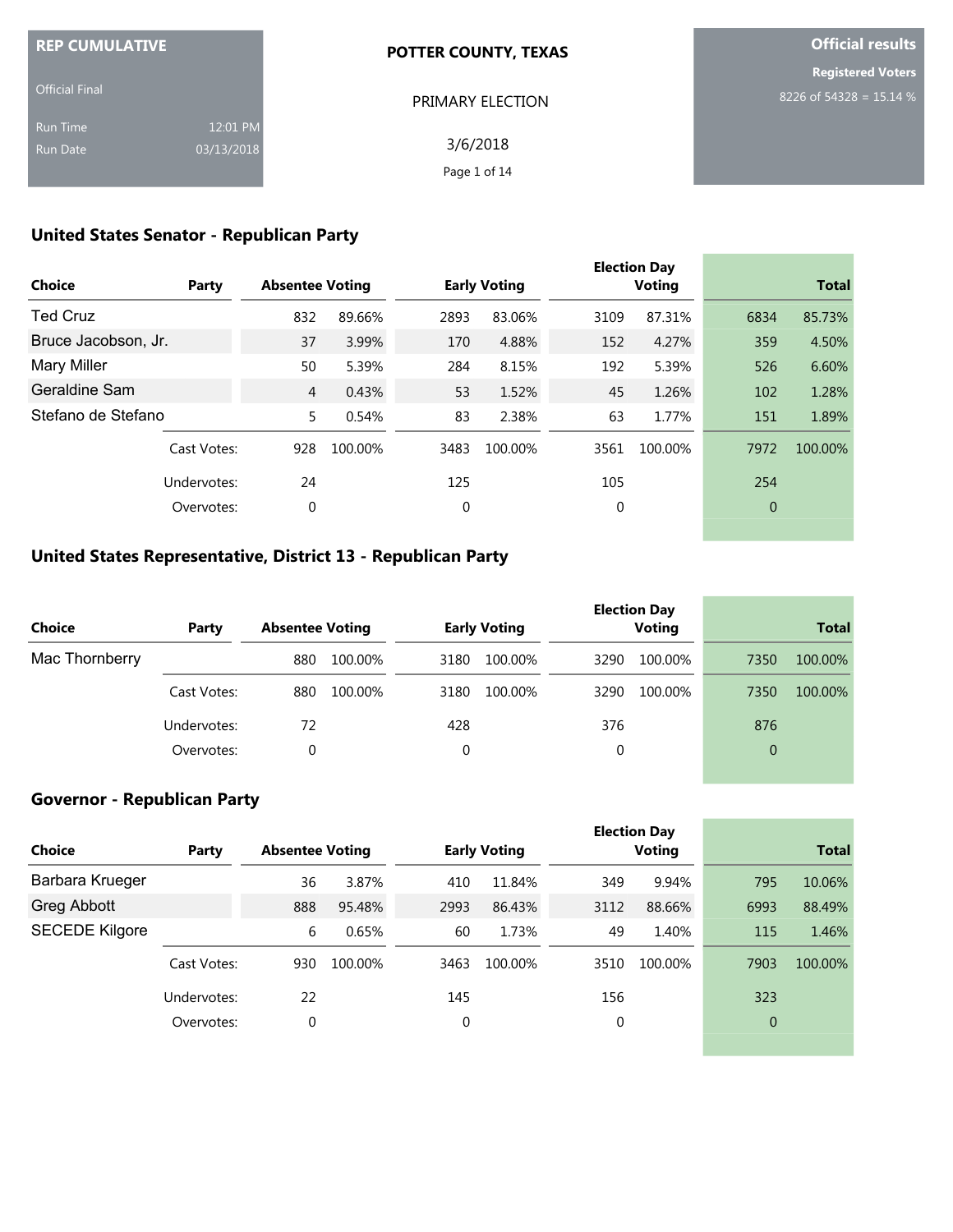| <b>REP CUMULATIVE</b> |            | <b>POTTER COUNTY, TEXAS</b> | <b>Official results</b>  |
|-----------------------|------------|-----------------------------|--------------------------|
|                       |            |                             | <b>Registered Voters</b> |
| <b>Official Final</b> |            | <b>PRIMARY ELECTION</b>     | 8226 of 54328 = 15.14 %  |
| <b>Run Time</b>       | 12:01 PM   |                             |                          |
| Run Date              | 03/13/2018 | 3/6/2018                    |                          |
|                       |            | Page 2 of 14                |                          |

# **Lieutenant Governor - Republican Party**

| <b>Choice</b> | Party       | <b>Absentee Voting</b> |         |      | <b>Early Voting</b> |      | <b>Election Day</b><br><b>Voting</b> |                | <b>Total</b> |
|---------------|-------------|------------------------|---------|------|---------------------|------|--------------------------------------|----------------|--------------|
| Dan Patrick   |             | 802                    | 86.52%  | 2424 | 71.34%              | 2654 | 77.04%                               | 5880           | 75.68%       |
| Scott Milder  |             | 125                    | 13.48%  | 974  | 28.66%              | 791  | 22.96%                               | 1890           | 24.32%       |
|               | Cast Votes: | 927                    | 100.00% | 3398 | 100.00%             | 3445 | 100.00%                              | 7770           | 100.00%      |
|               | Undervotes: | 25                     |         | 210  |                     | 221  |                                      | 456            |              |
|               | Overvotes:  | 0                      |         | 0    |                     | 0    |                                      | $\overline{0}$ |              |
|               |             |                        |         |      |                     |      |                                      |                |              |

### **Attorney General - Republican Party**

| Choice     | Party       | <b>Absentee Voting</b> | <b>Early Voting</b> | <b>Election Day</b><br><b>Voting</b> | <b>Total</b>    |
|------------|-------------|------------------------|---------------------|--------------------------------------|-----------------|
| Ken Paxton |             | 100.00%<br>834         | 2979<br>100.00%     | 100.00%<br>3162                      | 6975<br>100.00% |
|            | Cast Votes: | 100.00%<br>834         | 100.00%<br>2979     | 100.00%<br>3162                      | 6975<br>100.00% |
|            | Undervotes: | 118                    | 629                 | 504                                  | 1251            |
|            | Overvotes:  | 0                      | 0                   | 0                                    | $\overline{0}$  |

the control of the control of the control of the

**College** 

### **Comptroller of Public Accounts - Republican Party**

|               |             |                        |                     | <b>Election Day</b> |                 |  |
|---------------|-------------|------------------------|---------------------|---------------------|-----------------|--|
| <b>Choice</b> | Party       | <b>Absentee Voting</b> | <b>Early Voting</b> | <b>Voting</b>       | <b>Total</b>    |  |
| Glenn Hegar   |             | 100.00%<br>794         | 2927<br>100.00%     | 3065<br>100.00%     | 6786<br>100.00% |  |
|               | Cast Votes: | 100.00%<br>794         | 100.00%<br>2927     | 100.00%<br>3065     | 6786<br>100.00% |  |
|               | Undervotes: | 158                    | 681                 | 601                 | 1440            |  |
|               | Overvotes:  | 0                      | 0                   | 0                   | $\overline{0}$  |  |
|               |             |                        |                     |                     |                 |  |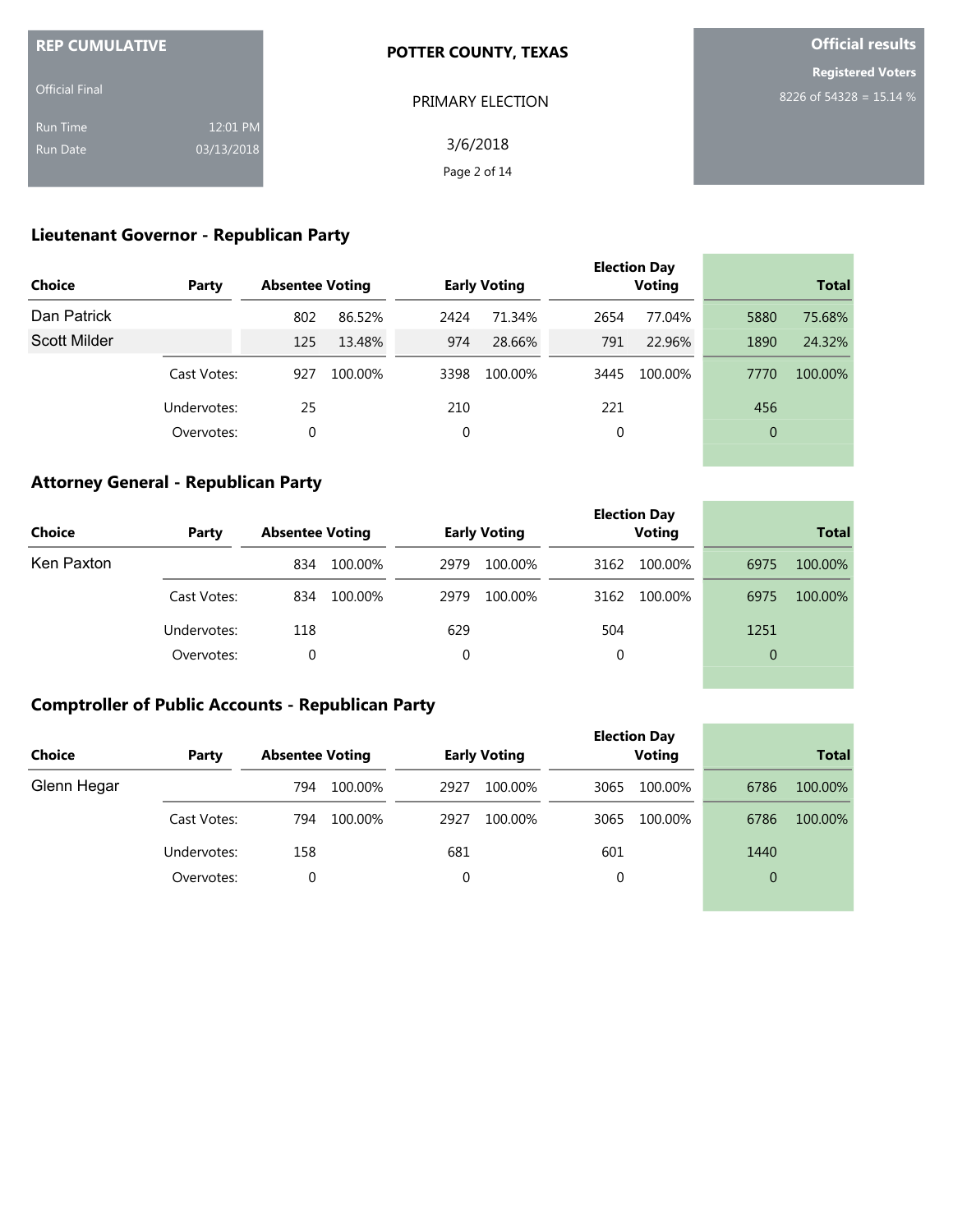| <b>REP CUMULATIVE</b> |            | POTTER COUNTY, TEXAS | <b>Official results</b>  |
|-----------------------|------------|----------------------|--------------------------|
|                       |            |                      | <b>Registered Voters</b> |
| <b>Official Final</b> |            | PRIMARY ELECTION     | 8226 of 54328 = 15.14 %  |
| <b>Run Time</b>       | 12:01 PM   |                      |                          |
| <b>Run Date</b>       | 03/13/2018 | 3/6/2018             |                          |
|                       |            | Page 3 of 14         |                          |
|                       |            |                      |                          |

# **Commissioner of the General Land Office - Republican Party**

| <b>Choice</b>     | Party       | <b>Absentee Voting</b> |         |             | <b>Early Voting</b> |      | <b>Election Day</b><br>Voting |                | <b>Total</b> |
|-------------------|-------------|------------------------|---------|-------------|---------------------|------|-------------------------------|----------------|--------------|
| Davey Edwards     |             | 91                     | 10.40%  | 294         | 8.99%               | 258  | 7.81%                         | 643            | 8.63%        |
| Jerry Patterson   |             | 193                    | 22.06%  | 637         | 19.48%              | 646  | 19.55%                        | 1476           | 19.81%       |
| George P. Bush    |             | 545                    | 62.29%  | 2138        | 65.38%              | 2238 | 67.74%                        | 4921           | 66.06%       |
| <b>Rick Range</b> |             | 46                     | 5.26%   | 201         | 6.15%               | 162  | 4.90%                         | 409            | 5.49%        |
|                   | Cast Votes: | 875                    | 100.00% | 3270        | 100.00%             | 3304 | 100.00%                       | 7449           | 100.00%      |
|                   | Undervotes: | 75                     |         | 338         |                     | 362  |                               | 775            |              |
|                   | Overvotes:  | 2                      |         | $\mathbf 0$ |                     | 0    |                               | $\overline{2}$ |              |

# **Commissioner of Agriculture - Republican Party**

|                     |             |                        |         |      |                     |      | <b>Election Day</b> |              |         |
|---------------------|-------------|------------------------|---------|------|---------------------|------|---------------------|--------------|---------|
| Choice              | Party       | <b>Absentee Voting</b> |         |      | <b>Early Voting</b> |      | <b>Voting</b>       | <b>Total</b> |         |
| <b>Trey Blocker</b> |             | 230                    | 28.01%  | 861  | 28.89%              | 889  | 29.00%              | 1980         | 28.83%  |
| Jim Hogan           |             | 161                    | 19.61%  | 705  | 23.66%              | 750  | 24.46%              | 1616         | 23.53%  |
| Sid Miller          |             | 430                    | 52.38%  | 1414 | 47.45%              | 1427 | 46.54%              | 3271         | 47.63%  |
|                     | Cast Votes: | 821                    | 100.00% | 2980 | 100.00%             | 3066 | 100.00%             | 6867         | 100.00% |
|                     | Undervotes: | 130                    |         | 628  |                     | 600  |                     | 1358         |         |
|                     | Overvotes:  |                        |         | 0    |                     | 0    |                     |              |         |

# **Railroad Commissioner - Republican Party**

|                        |             |                        |         |      |                     |      | <b>Election Day</b> |                |         |
|------------------------|-------------|------------------------|---------|------|---------------------|------|---------------------|----------------|---------|
| <b>Choice</b>          | Party       | <b>Absentee Voting</b> |         |      | <b>Early Voting</b> |      | <b>Voting</b>       | <b>Total</b>   |         |
| <b>Weston Martinez</b> |             | 192                    | 22.78%  | 853  | 27.47%              | 890  | 28.84%              | 1935           | 27.51%  |
| Christi Craddick       |             | 651                    | 77.22%  | 2252 | 72.53%              | 2196 | 71.16%              | 5099           | 72.49%  |
|                        | Cast Votes: | 843                    | 100.00% | 3105 | 100.00%             | 3086 | 100.00%             | 7034           | 100.00% |
|                        | Undervotes: | 109                    |         | 503  |                     | 580  |                     | 1192           |         |
|                        | Overvotes:  | 0                      |         | 0    |                     | 0    |                     | $\overline{0}$ |         |
|                        |             |                        |         |      |                     |      |                     |                |         |

and the control of the control of the control of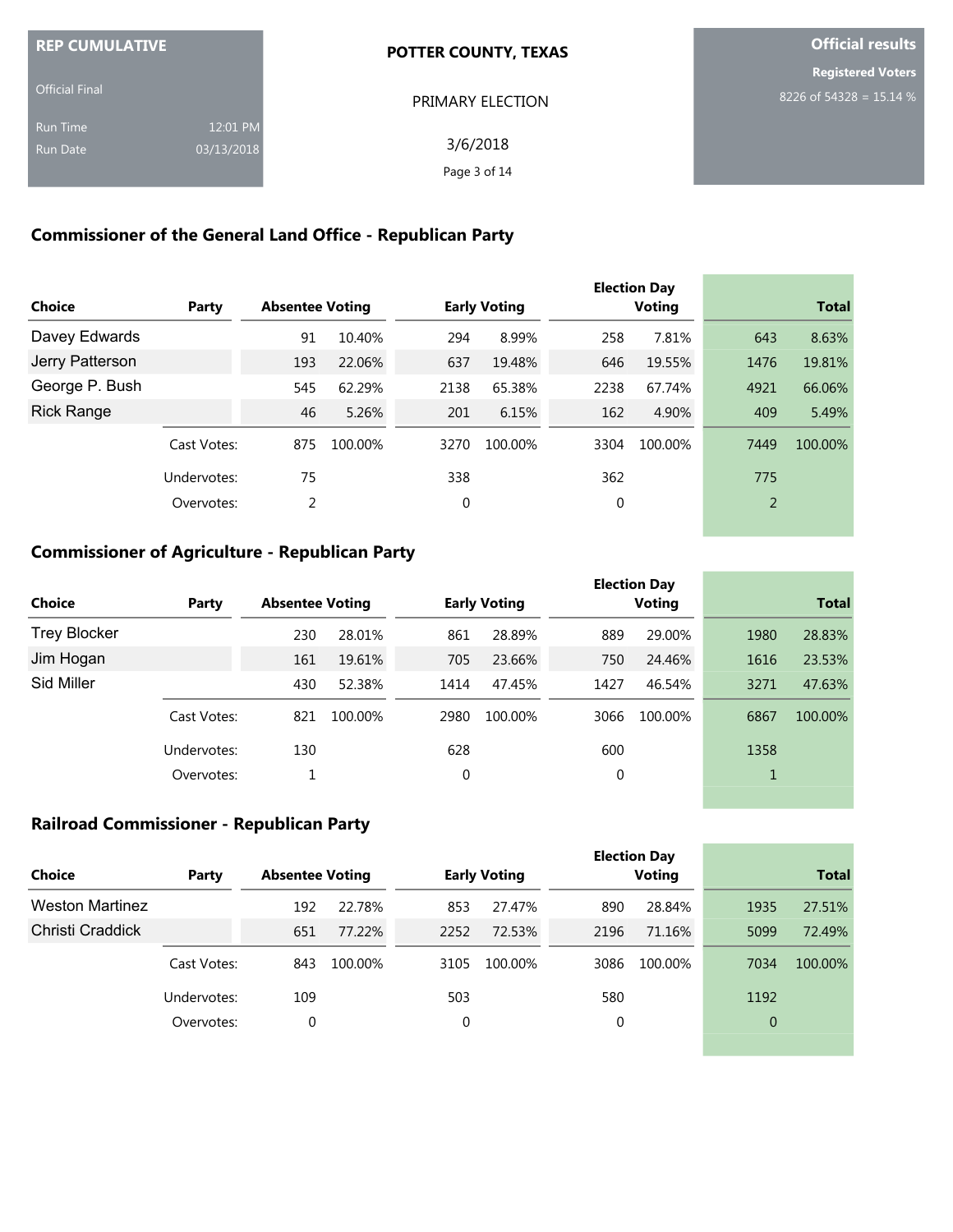| <b>REP CUMULATIVE</b> |            | <b>POTTER COUNTY, TEXAS</b> | <b>Official results</b>  |  |  |
|-----------------------|------------|-----------------------------|--------------------------|--|--|
|                       |            |                             | <b>Registered Voters</b> |  |  |
| <b>Official Final</b> |            | PRIMARY ELECTION            | 8226 of 54328 = 15.14 %  |  |  |
| <b>Run Time</b>       | 12:01 PM   |                             |                          |  |  |
| <b>Run Date</b>       | 03/13/2018 | 3/6/2018                    |                          |  |  |
|                       |            | Page 4 of 14                |                          |  |  |

#### **Justice, Supreme Court, Place 2 - Republican Party**

| Choice          | Party       | <b>Absentee Voting</b> | <b>Early Voting</b> | <b>Election Day</b><br><b>Voting</b> | <b>Total</b>    |
|-----------------|-------------|------------------------|---------------------|--------------------------------------|-----------------|
| Jimmy Blacklock |             | 100.00%<br>767         | 100.00%<br>2800     | 100.00%<br>2914                      | 100.00%<br>6481 |
|                 | Cast Votes: | 100.00%<br>767         | 100.00%<br>2800     | 100.00%<br>2914                      | 6481<br>100.00% |
|                 | Undervotes: | 185                    | 808                 | 752                                  | 1745            |
|                 | Overvotes:  | 0                      | 0                   | 0                                    | $\overline{0}$  |

#### **Justice, Supreme Court, Place 4 - Republican Party**

| <b>Choice</b> | Party       | <b>Absentee Voting</b> | <b>Early Voting</b> | <b>Election Day</b><br><b>Voting</b> | <b>Total</b>    |  |
|---------------|-------------|------------------------|---------------------|--------------------------------------|-----------------|--|
| John Devine   |             | 100.00%<br>777         | 2800<br>100.00%     | 2898<br>100.00%                      | 6475<br>100.00% |  |
|               | Cast Votes: | 100.00%<br>777         | 2800<br>100.00%     | 100.00%<br>2898                      | 6475<br>100.00% |  |
|               | Undervotes: | 175                    | 808                 | 768                                  | 1751            |  |
|               | Overvotes:  | $\Omega$               |                     | 0                                    | $\overline{0}$  |  |

and the control of the control of the control of the control of the control of the control of the control of the

#### **Justice, Supreme Court, Place 6 - Republican Party**

|               |             |                        |                     | <b>Election Day</b> |                 |
|---------------|-------------|------------------------|---------------------|---------------------|-----------------|
| <b>Choice</b> | Party       | <b>Absentee Voting</b> | <b>Early Voting</b> | <b>Voting</b>       | <b>Total</b>    |
| Jeff Brown    |             | 765<br>100.00%         | 2781<br>100.00%     | 2881<br>100.00%     | 6427<br>100.00% |
|               | Cast Votes: | 100.00%<br>765         | 100.00%<br>2781     | 2881<br>100.00%     | 6427<br>100.00% |
|               | Undervotes: | 187                    | 827                 | 785                 | 1799            |
|               | Overvotes:  | 0                      | 0                   | 0                   | $\overline{0}$  |
|               |             |                        |                     |                     |                 |

### **Presiding Judge, Court of Criminal Appeals - Republican Party**

| <b>Choice</b>        | Party       | <b>Absentee Voting</b> |         |      | <b>Early Voting</b> |      | <b>Election Day</b><br><b>Voting</b> |          | <b>Total</b> |
|----------------------|-------------|------------------------|---------|------|---------------------|------|--------------------------------------|----------|--------------|
| David Bridges        |             | 401                    | 49.75%  | 1441 | 48.19%              | 1547 | 51.70%                               | 3389     | 49.93%       |
| <b>Sharon Keller</b> |             | 405                    | 50.25%  | 1549 | 51.81%              | 1445 | 48.30%                               | 3399     | 50.07%       |
|                      | Cast Votes: | 806                    | 100.00% | 2990 | 100.00%             | 2992 | 100.00%                              | 6788     | 100.00%      |
|                      | Undervotes: | 146                    |         | 618  |                     | 674  |                                      | 1438     |              |
|                      | Overvotes:  | 0                      |         | 0    |                     | 0    |                                      | $\Omega$ |              |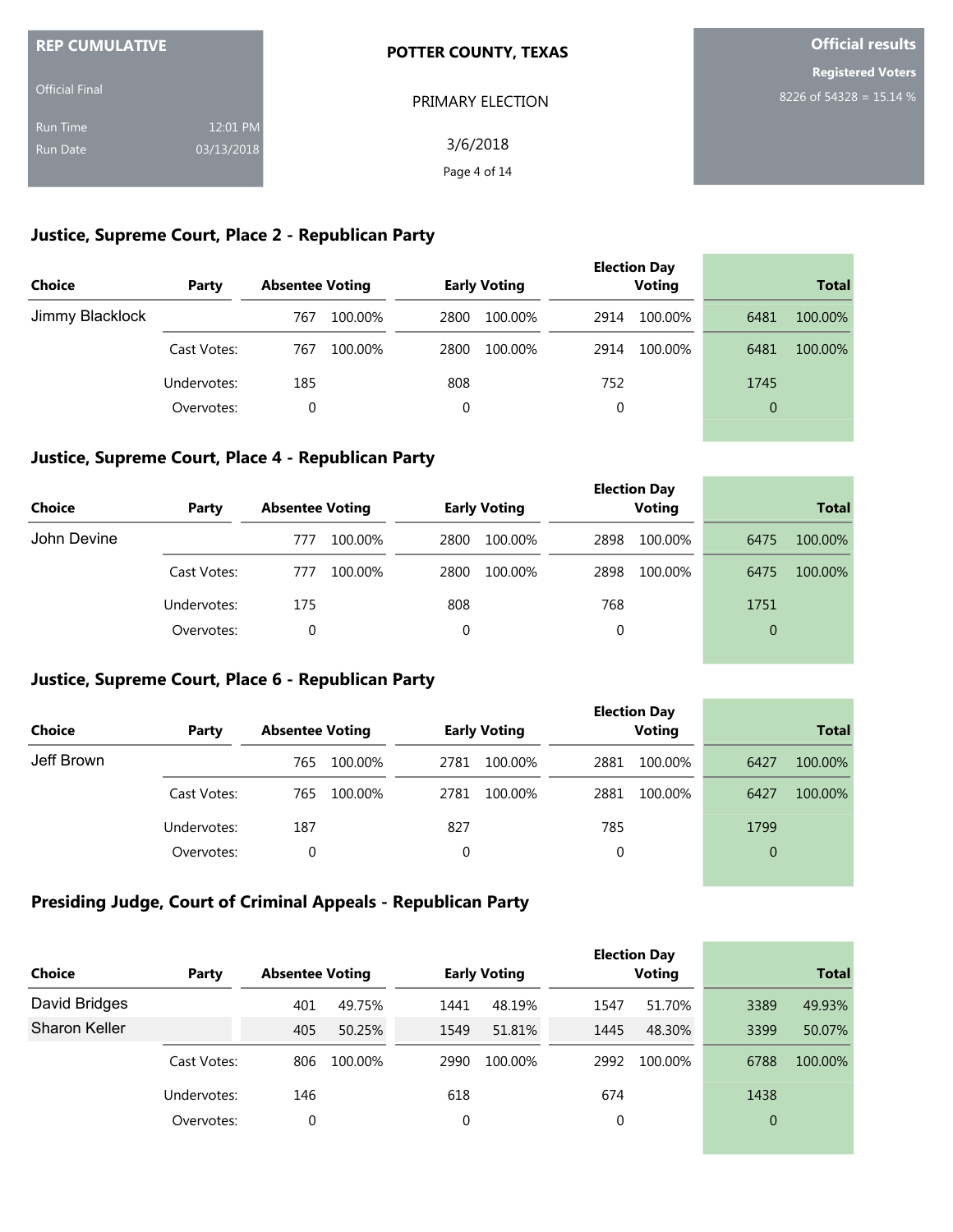| <b>REP CUMULATIVE</b> |            | <b>POTTER COUNTY, TEXAS</b> | <b>Official results</b>  |  |  |
|-----------------------|------------|-----------------------------|--------------------------|--|--|
|                       |            |                             | <b>Registered Voters</b> |  |  |
| <b>Official Final</b> |            | PRIMARY ELECTION            | 8226 of 54328 = 15.14 %  |  |  |
| <b>Run Time</b>       | 12:01 PM   |                             |                          |  |  |
| Run Date              | 03/13/2018 | 3/6/2018                    |                          |  |  |
|                       |            | Page 5 of 14                |                          |  |  |

# **Judge, Court of Criminal Appeals, Place 7 - Republican Party**

| Choice                   | Party       | <b>Absentee Voting</b> |         |      | <b>Early Voting</b> |      | <b>Election Day</b><br><b>Voting</b> |                | <b>Total</b> |
|--------------------------|-------------|------------------------|---------|------|---------------------|------|--------------------------------------|----------------|--------------|
| Barbara Parker<br>Hervey |             | 763                    | 100.00% | 2763 | 100.00%             | 2853 | 100.00%                              | 6379           | 100.00%      |
|                          | Cast Votes: | 763                    | 100.00% | 2763 | 100.00%             | 2853 | 100.00%                              | 6379           | 100.00%      |
|                          | Undervotes: | 189                    |         | 845  |                     | 813  |                                      | 1847           |              |
|                          | Overvotes:  | 0                      |         | 0    |                     | 0    |                                      | $\overline{0}$ |              |

### **Judge, Court of Criminal Appeals, Place 8 - Republican Party**

|                    |             |                        |         |      |                     |      | <b>Election Day</b> |                |              |
|--------------------|-------------|------------------------|---------|------|---------------------|------|---------------------|----------------|--------------|
| <b>Choice</b>      | Party       | <b>Absentee Voting</b> |         |      | <b>Early Voting</b> |      | Voting              |                | <b>Total</b> |
| Jay Brandon        |             | 324                    | 40.55%  | 1113 | 38.79%              | 1221 | 42.84%              | 2658           | 40.78%       |
| Dib Waldrip        |             | 156                    | 19.52%  | 533  | 18.58%              | 446  | 15.65%              | 1135           | 17.41%       |
| Michelle Slaughter |             | 319                    | 39.92%  | 1223 | 42.63%              | 1183 | 41.51%              | 2725           | 41.81%       |
|                    | Cast Votes: | 799                    | 100.00% | 2869 | 100.00%             | 2850 | 100.00%             | 6518           | 100.00%      |
|                    | Undervotes: | 153                    |         | 739  |                     | 816  |                     | 1708           |              |
|                    | Overvotes:  | 0                      |         | 0    |                     | 0    |                     | $\overline{0}$ |              |

### **State Senator, District 31 - Republican Party**

| Choice             | Party       | <b>Absentee Voting</b> |         |      | <b>Early Voting</b> |      | <b>Election Day</b><br>Voting |      | <b>Total</b> |
|--------------------|-------------|------------------------|---------|------|---------------------|------|-------------------------------|------|--------------|
| Victor Leal        |             | 159                    | 17.06%  | 951  | 26.83%              | 1049 | 29.17%                        | 2159 | 26.75%       |
| <b>Kel Seliger</b> |             | 676                    | 72.53%  | 2162 | 61.00%              | 2029 | 56.42%                        | 4867 | 60.29%       |
| Mike Canon         |             | 97                     | 10.41%  | 431  | 12.16%              | 518  | 14.40%                        | 1046 | 12.96%       |
|                    | Cast Votes: | 932                    | 100.00% | 3544 | 100.00%             | 3596 | 100.00%                       | 8072 | 100.00%      |
|                    | Undervotes: | 14                     |         | 64   |                     | 70   |                               | 148  |              |
|                    | Overvotes:  | 6                      |         | 0    |                     | 0    |                               | 6    |              |
|                    |             |                        |         |      |                     |      |                               |      |              |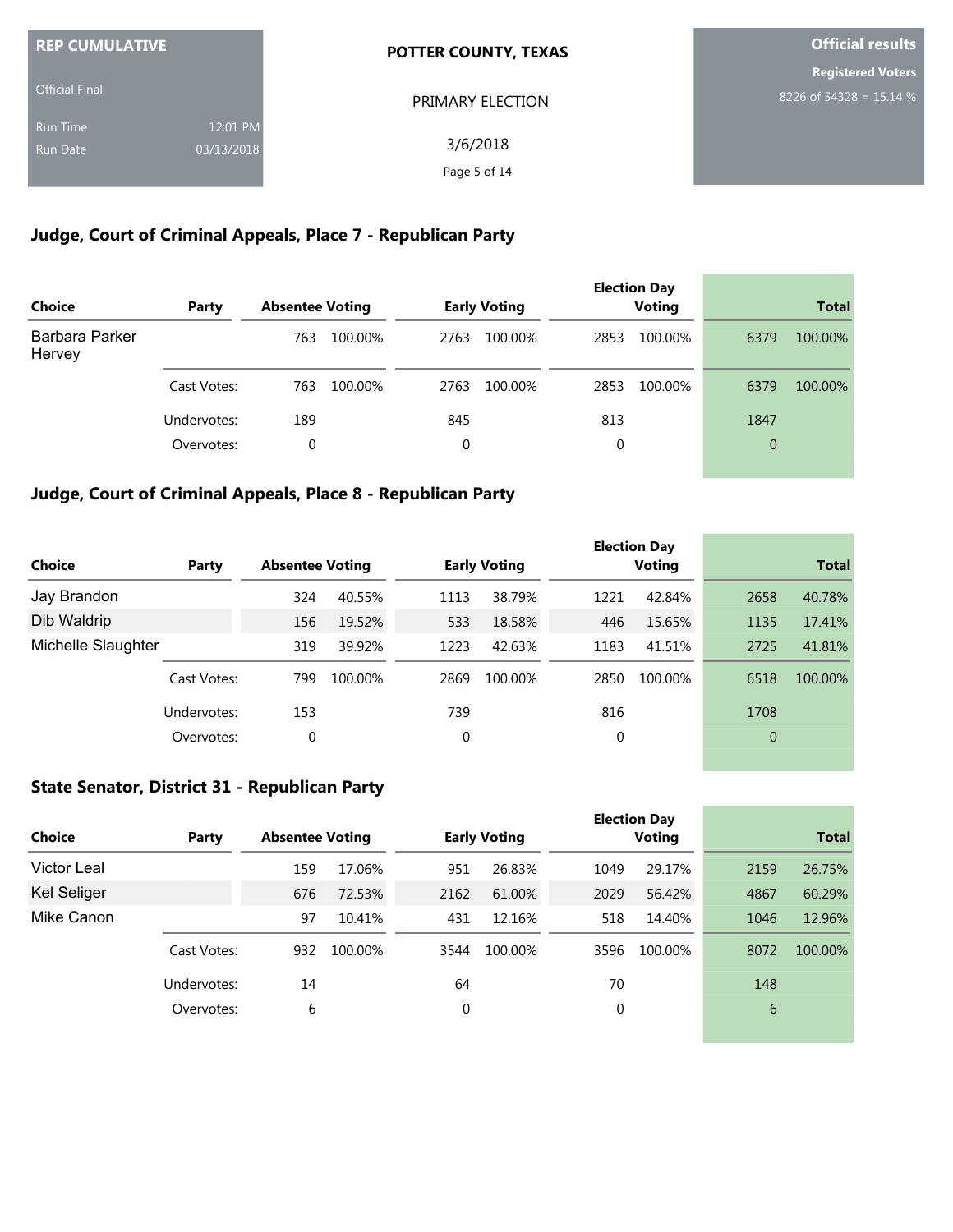| <b>REP CUMULATIVE</b> |            | <b>POTTER COUNTY, TEXAS</b> | <b>Official results</b>  |  |  |
|-----------------------|------------|-----------------------------|--------------------------|--|--|
|                       |            |                             | <b>Registered Voters</b> |  |  |
| <b>Official Final</b> |            | PRIMARY ELECTION            | 8226 of 54328 = 15.14 %  |  |  |
| <b>Run Time</b>       | 12:01 PM   |                             |                          |  |  |
| Run Date              | 03/13/2018 | 3/6/2018                    |                          |  |  |
|                       |            | Page 6 of 14                |                          |  |  |

#### **State Representative, District 87 - Republican Party**

| <b>Choice</b>     | Party       | <b>Absentee Voting</b> |         |      | <b>Early Voting</b> |      | <b>Election Day</b><br><b>Voting</b> |                | <b>Total</b> |
|-------------------|-------------|------------------------|---------|------|---------------------|------|--------------------------------------|----------------|--------------|
| Drew Brassfield   |             | 174                    | 18.71%  | 693  | 19.69%              | 710  | 20.02%                               | 1577           | 19.72%       |
| <b>Four Price</b> |             | 756                    | 81.29%  | 2826 | 80.31%              | 2837 | 79.98%                               | 6419           | 80.28%       |
|                   | Cast Votes: | 930                    | 100.00% | 3519 | 100.00%             | 3547 | 100.00%                              | 7996           | 100.00%      |
|                   | Undervotes: | 20                     |         | 89   |                     | 119  |                                      | 228            |              |
|                   | Overvotes:  | 2                      |         | 0    |                     | 0    |                                      | $\overline{2}$ |              |
|                   |             |                        |         |      |                     |      |                                      |                |              |

### **Justice, 7th Court of Appeals District, Place 2 - Republican Party**

| <b>Choice</b> | Party       | <b>Absentee Voting</b> | <b>Early Voting</b> | <b>Election Day</b><br><b>Voting</b> | <b>Total</b>    |
|---------------|-------------|------------------------|---------------------|--------------------------------------|-----------------|
| Judy Parker   |             | 100.00%<br>773         | 100.00%<br>2816     | 2925<br>100.00%                      | 6514<br>100.00% |
|               | Cast Votes: | 100.00%<br>773         | 100.00%<br>2816     | 100.00%<br>2925                      | 6514<br>100.00% |
|               | Undervotes: | 179                    | 792                 | 741                                  | 1712            |
|               | Overvotes:  | 0                      | 0                   | 0                                    | $\overline{0}$  |

### **Justice, 7th Court of Appeals District, Place 3 - Republican Party**

| Choice     | Party       | <b>Absentee Voting</b> | <b>Early Voting</b> | <b>Election Day</b><br><b>Voting</b> | <b>Total</b>    |  |
|------------|-------------|------------------------|---------------------|--------------------------------------|-----------------|--|
| Pat Pirtle |             | 100.00%<br>782         | 2909<br>100.00%     | 100.00%<br>2953                      | 100.00%<br>6644 |  |
|            | Cast Votes: | 782<br>100.00%         | 100.00%<br>2909     | 100.00%<br>2953                      | 100.00%<br>6644 |  |
|            | Undervotes: | 170                    | 699                 | 713                                  | 1582            |  |
|            | Overvotes:  | 0                      | 0                   | 0                                    | $\overline{0}$  |  |

#### **District Judge, 47th Judicial District - Republican Party**

| <b>Choice</b> | Party       | <b>Absentee Voting</b> |                 | <b>Early Voting</b> |      | <b>Election Day</b><br><b>Voting</b> |                | <b>Total</b> |
|---------------|-------------|------------------------|-----------------|---------------------|------|--------------------------------------|----------------|--------------|
| Dan L. Schaap |             | 744                    | 100.00%<br>2815 | 100.00%             | 2869 | 100.00%                              | 6428           | 100.00%      |
|               | Cast Votes: | 744                    | 100.00%<br>2815 | 100.00%             | 2869 | 100.00%                              | 6428           | 100.00%      |
|               | Undervotes: | 208                    | 793             |                     | 797  |                                      | 1798           |              |
|               | Overvotes:  | 0                      |                 |                     | 0    |                                      | $\overline{0}$ |              |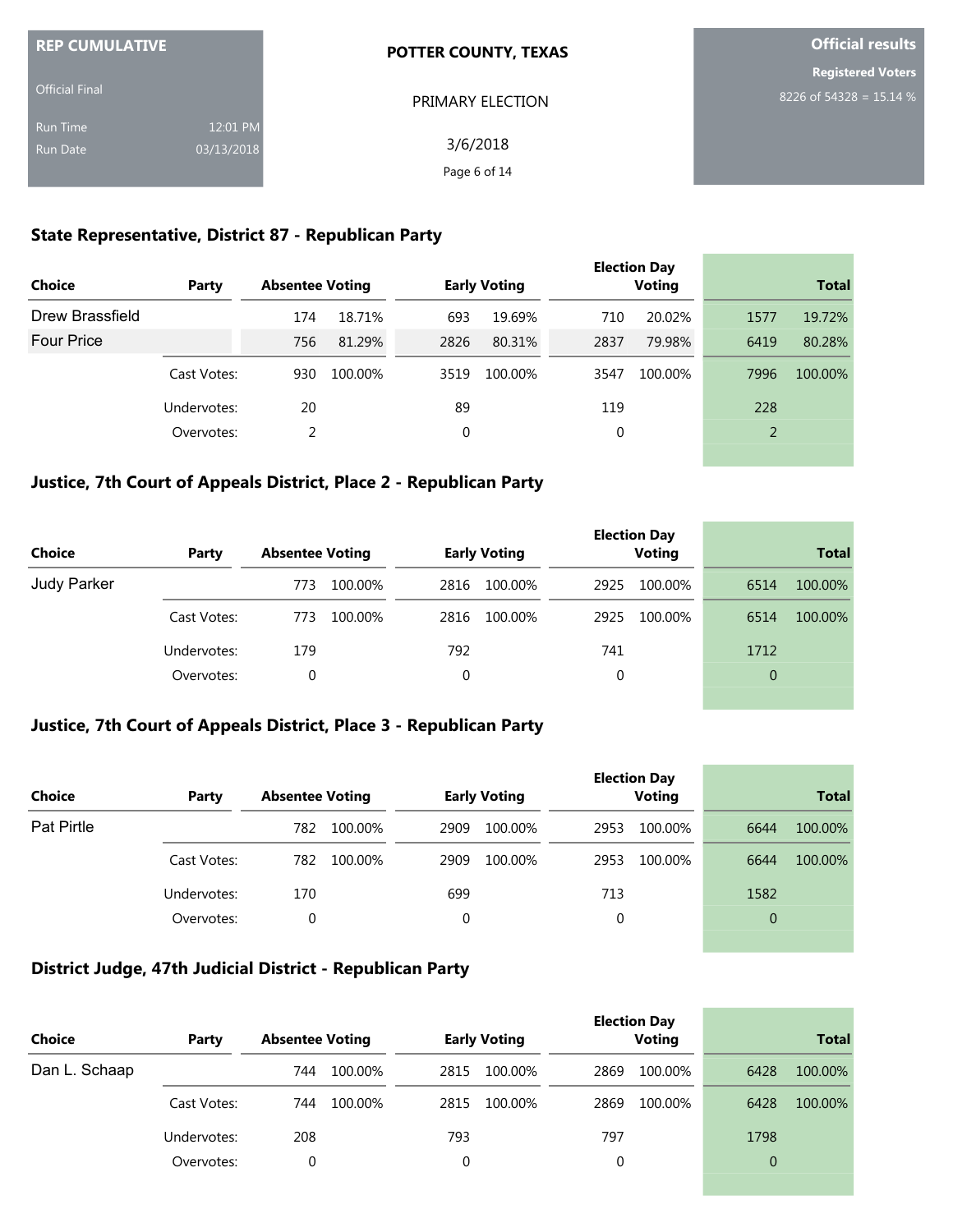| <b>REP CUMULATIVE</b> |            | <b>POTTER COUNTY, TEXAS</b> | <b>Official results</b>   |
|-----------------------|------------|-----------------------------|---------------------------|
|                       |            |                             | <b>Registered Voters</b>  |
| <b>Official Final</b> |            | PRIMARY ELECTION            | $8226$ of 54328 = 15.14 % |
| <b>Run Time</b>       | 12:01 PM   |                             |                           |
| <b>Run Date</b>       | 03/13/2018 | 3/6/2018                    |                           |
|                       |            | Page 7 of 14                |                           |

# **District Judge, 181st Judicial District - Republican Party**

| <b>Choice</b> | Party       | <b>Absentee Voting</b> | <b>Early Voting</b> | <b>Election Day</b><br><b>Voting</b> | <b>Total</b>    |
|---------------|-------------|------------------------|---------------------|--------------------------------------|-----------------|
| John B. Board |             | 100.00%<br>755         | 2863<br>100.00%     | 100.00%<br>2904                      | 6522<br>100.00% |
|               | Cast Votes: | 100.00%<br>755         | 2863<br>100.00%     | 100.00%<br>2904                      | 6522<br>100.00% |
|               | Undervotes: | 197                    | 745                 | 762                                  | 1704            |
|               | Overvotes:  | 0                      | 0                   | 0                                    | $\overline{0}$  |
|               |             |                        |                     |                                      |                 |

### **District Judge, 251st Judicial District - Republican Party**

| Choice        | Party       | <b>Absentee Voting</b> | <b>Early Voting</b> | <b>Election Day</b><br><b>Voting</b> | <b>Total</b>    |
|---------------|-------------|------------------------|---------------------|--------------------------------------|-----------------|
| Ana Elizabeth |             | 100.00%                | 2885                | 100.00%                              | 100.00%         |
| Estevez       |             | 759                    | 100.00%             | 2923                                 | 6567            |
|               | Cast Votes: | 100.00%<br>759         | 2885<br>100.00%     | 2923<br>100.00%                      | 6567<br>100.00% |
|               | Undervotes: | 193                    | 723                 | 743                                  | 1659            |
|               | Overvotes:  | 0                      | 0                   | 0                                    | $\overline{0}$  |

# **District Judge, 320th Judicial District - Republican Party**

| <b>Choice</b>           | Party       | <b>Absentee Voting</b> |         |      | <b>Early Voting</b> |      | <b>Election Day</b><br><b>Voting</b> |      | <b>Total</b> |
|-------------------------|-------------|------------------------|---------|------|---------------------|------|--------------------------------------|------|--------------|
| Pamela Cook Sirmon      |             | 318                    | 38.13%  | 1223 | 38.40%              | 1137 | 36.05%                               | 2678 | 37.33%       |
| Steven Michael<br>Denny |             | 219                    | 26.26%  | 911  | 28.60%              | 1121 | 35.54%                               | 2251 | 31.38%       |
| Lynda Smith             |             | 102                    | 12.23%  | 317  | 9.95%               | 353  | 11.19%                               | 772  | 10.76%       |
| Marcus W. Norris        |             | 195                    | 23.38%  | 734  | 23.05%              | 543  | 17.22%                               | 1472 | 20.52%       |
|                         | Cast Votes: | 834                    | 100.00% | 3185 | 100.00%             | 3154 | 100.00%                              | 7173 | 100.00%      |
|                         | Undervotes: | 117                    |         | 423  |                     | 512  |                                      | 1052 |              |
|                         | Overvotes:  | 1                      |         | 0    |                     | 0    |                                      |      |              |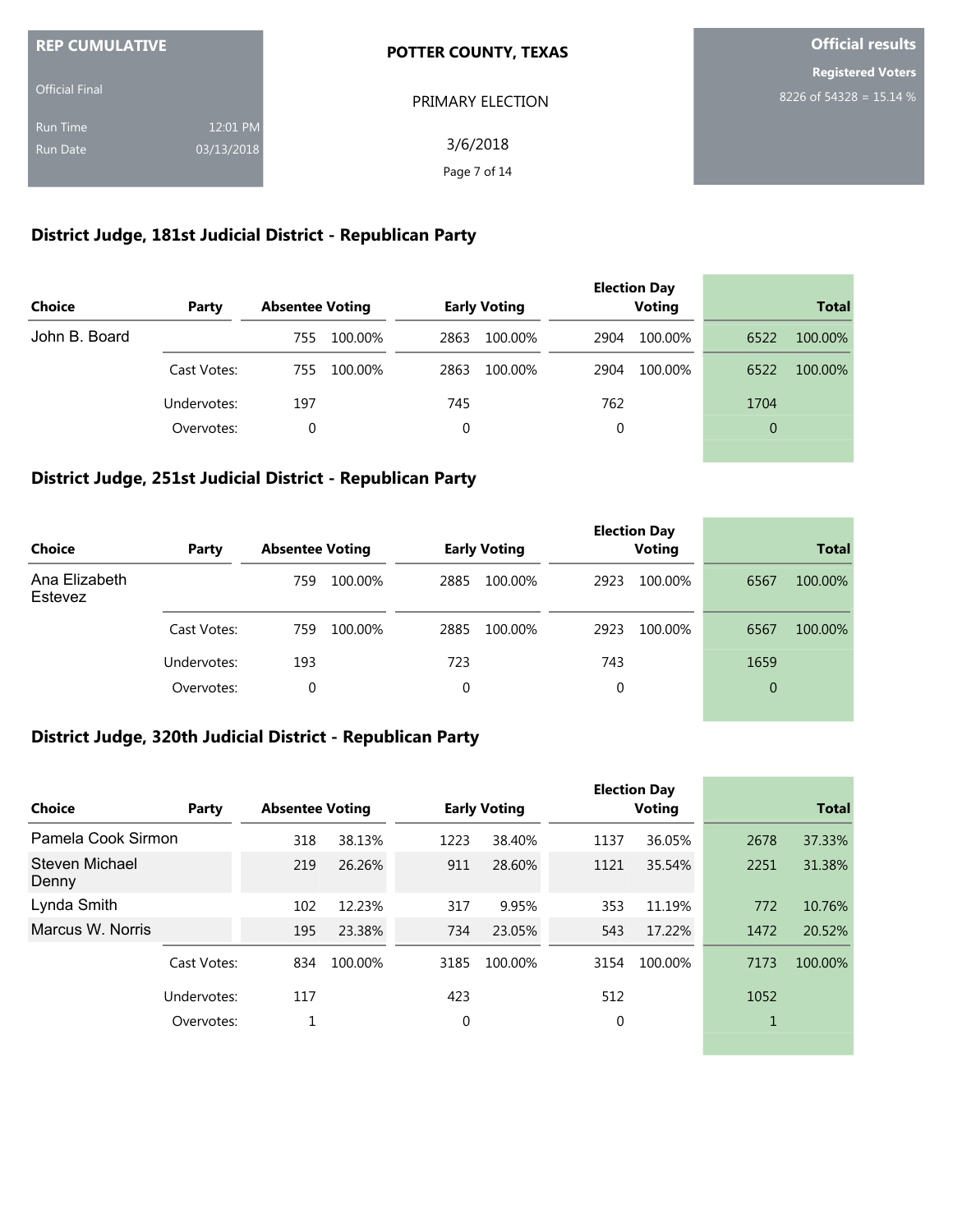| <b>REP CUMULATIVE</b> |            | <b>POTTER COUNTY, TEXAS</b> | <b>Official results</b>  |  |  |
|-----------------------|------------|-----------------------------|--------------------------|--|--|
| <b>Official Final</b> |            |                             | <b>Registered Voters</b> |  |  |
|                       |            | PRIMARY ELECTION            | 8226 of 54328 = 15.14 %  |  |  |
| <b>Run Time</b>       | 12:01 PM   |                             |                          |  |  |
| <b>Run Date</b>       | 03/13/2018 | 3/6/2018                    |                          |  |  |
|                       |            | Page 8 of 14                |                          |  |  |

# **County Judge - Republican Party**

| <b>Choice</b> | Party       | <b>Absentee Voting</b> | <b>Early Voting</b> | <b>Election Day</b><br><b>Voting</b> | <b>Total</b>    |
|---------------|-------------|------------------------|---------------------|--------------------------------------|-----------------|
| Nancy Tanner  |             | 100.00%<br>771         | 2976<br>100.00%     | 3003<br>100.00%                      | 100.00%<br>6750 |
|               | Cast Votes: | 100.00%<br>771         | 2976<br>100.00%     | 100.00%<br>3003                      | 6750<br>100.00% |
|               | Undervotes: | 181                    | 632                 | 663                                  | 1476            |
|               | Overvotes:  | 0                      | 0                   | 0                                    | $\overline{0}$  |

# **Judge, County Court at Law, No. 1 - Republican Party**

| <b>Choice</b>      | Party       | <b>Absentee Voting</b> |         |      | <b>Early Voting</b> |      | <b>Election Day</b><br>Voting |                | <b>Total</b> |
|--------------------|-------------|------------------------|---------|------|---------------------|------|-------------------------------|----------------|--------------|
| <b>Walt Weaver</b> |             | 381                    | 47.15%  | 1593 | 51.02%              | 1418 | 45.33%                        | 3392           | 48.06%       |
| Len Walker         |             | 279                    | 34.53%  | 1133 | 36.29%              | 1320 | 42.20%                        | 2732           | 38.71%       |
| Kerry Brian Haney  |             | 148                    | 18.32%  | 396  | 12.68%              | 390  | 12.47%                        | 934            | 13.23%       |
|                    | Cast Votes: | 808                    | 100.00% | 3122 | 100.00%             | 3128 | 100.00%                       | 7058           | 100.00%      |
|                    | Undervotes: | 144                    |         | 486  |                     | 538  |                               | 1168           |              |
|                    | Overvotes:  | 0                      |         | 0    |                     | 0    |                               | $\overline{0}$ |              |
|                    |             |                        |         |      |                     |      |                               |                |              |

and the control of the control of the

#### **Judge, County Court at Law, No. 2 - Republican Party**

| Choice                 | Party       | <b>Absentee Voting</b> |         |      | <b>Early Voting</b> |      | <b>Election Day</b><br>Voting |                | <b>Total</b> |
|------------------------|-------------|------------------------|---------|------|---------------------|------|-------------------------------|----------------|--------------|
| Jerry Morales          |             | 111                    | 13.12%  | 522  | 15.86%              | 555  | 17.03%                        | 1188           | 16.06%       |
| <b>Wade Overstreet</b> |             | 322                    | 38.06%  | 1197 | 36.37%              | 1169 | 35.88%                        | 2688           | 36.35%       |
| Matt Hand              |             | 413                    | 48.82%  | 1572 | 47.77%              | 1534 | 47.08%                        | 3519           | 47.59%       |
|                        | Cast Votes: | 846                    | 100.00% | 3291 | 100.00%             | 3258 | 100.00%                       | 7395           | 100.00%      |
|                        | Undervotes: | 104                    |         | 317  |                     | 408  |                               | 829            |              |
|                        | Overvotes:  | 2                      |         | 0    |                     | 0    |                               | $\overline{2}$ |              |
|                        |             |                        |         |      |                     |      |                               |                |              |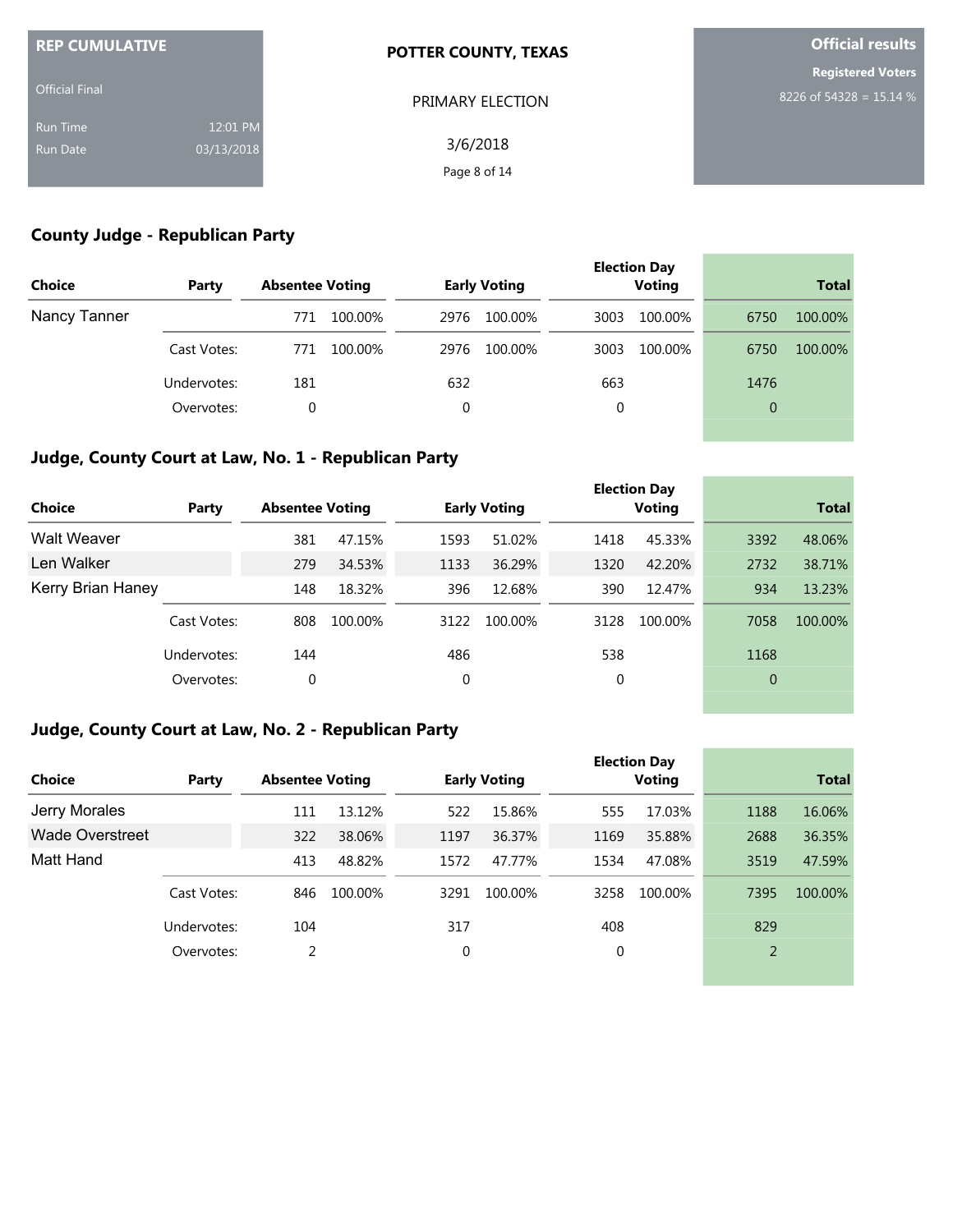| <b>REP CUMULATIVE</b> |            | <b>POTTER COUNTY, TEXAS</b> | <b>Official results</b>  |  |  |
|-----------------------|------------|-----------------------------|--------------------------|--|--|
|                       |            |                             | <b>Registered Voters</b> |  |  |
| <b>Official Final</b> |            | PRIMARY ELECTION            | 8226 of 54328 = 15.14 %  |  |  |
| <b>Run Time</b>       | 12:01 PM   |                             |                          |  |  |
| Run Date              | 03/13/2018 | 3/6/2018                    |                          |  |  |
|                       |            | Page 9 of 14                |                          |  |  |

# **District Clerk - Republican Party**

| <b>Choice</b>         | Party       | <b>Absentee Voting</b> |         |      | <b>Early Voting</b> |      | <b>Election Day</b><br><b>Voting</b> |                | <b>Total</b> |
|-----------------------|-------------|------------------------|---------|------|---------------------|------|--------------------------------------|----------------|--------------|
| <b>Crystal Flores</b> |             | 278                    | 34.58%  | 1473 | 47.76%              | 1406 | 45.71%                               | 3157           | 45.33%       |
| <b>Carley Snider</b>  |             | 526                    | 65.42%  | 1611 | 52.24%              | 1670 | 54.29%                               | 3807           | 54.67%       |
|                       | Cast Votes: | 804                    | 100.00% | 3084 | 100.00%             | 3076 | 100.00%                              | 6964           | 100.00%      |
|                       | Undervotes: | 148                    |         | 524  |                     | 590  |                                      | 1262           |              |
|                       | Overvotes:  | 0                      |         | 0    |                     | 0    |                                      | $\overline{0}$ |              |
|                       |             |                        |         |      |                     |      |                                      |                |              |

### **County Clerk - Republican Party**

| Choice      | Party       | <b>Absentee Voting</b> | <b>Early Voting</b> | <b>Election Day</b><br><b>Voting</b> | <b>Total</b>    |  |
|-------------|-------------|------------------------|---------------------|--------------------------------------|-----------------|--|
| Julie Smith |             | 758<br>100.00%         | 2863<br>100.00%     | 2903<br>100.00%                      | 6524<br>100.00% |  |
|             | Cast Votes: | 100.00%<br>758         | 100.00%<br>2863     | 2903<br>100.00%                      | 6524<br>100.00% |  |
|             | Undervotes: | 194                    | 745                 | 763                                  | 1702            |  |
|             | Overvotes:  | 0                      | 0                   | 0                                    | $\overline{0}$  |  |

the control of the control of the control of

and the control of the control of the

**COL** 

### **County Treasurer - Republican Party**

| Choice         | Party       | <b>Absentee Voting</b> | <b>Early Voting</b> | <b>Election Day</b><br><b>Voting</b> | <b>Total</b>    |  |
|----------------|-------------|------------------------|---------------------|--------------------------------------|-----------------|--|
| Leann Jennings |             | 100.00%<br>755         | 2823<br>100.00%     | 2876<br>100.00%                      | 6454<br>100.00% |  |
|                | Cast Votes: | 100.00%<br>755         | 2823<br>100.00%     | 2876<br>100.00%                      | 6454<br>100.00% |  |
|                | Undervotes: | 197                    | 785                 | 790                                  | 1772            |  |
|                | Overvotes:  | 0                      | 0                   |                                      | $\overline{0}$  |  |

### **Justice of the Peace, Precinct No. 1 - Republican Party**

| <b>Choice</b> | Party       | <b>Absentee Voting</b> | <b>Early Voting</b> | <b>Election Day</b><br><b>Voting</b> | <b>Total</b>    |
|---------------|-------------|------------------------|---------------------|--------------------------------------|-----------------|
| Debbie Horn   |             | 319<br>100.00%         | 100.00%<br>1200     | 100.00%<br>1041                      | 100.00%<br>2560 |
|               | Cast Votes: | 100.00%<br>319         | 100.00%<br>1200     | 100.00%<br>1041                      | 2560<br>100.00% |
|               | Undervotes: | 94                     | 374                 | 323                                  | 791             |
|               | Overvotes:  | 0                      | $\Omega$            | 0                                    | $\overline{0}$  |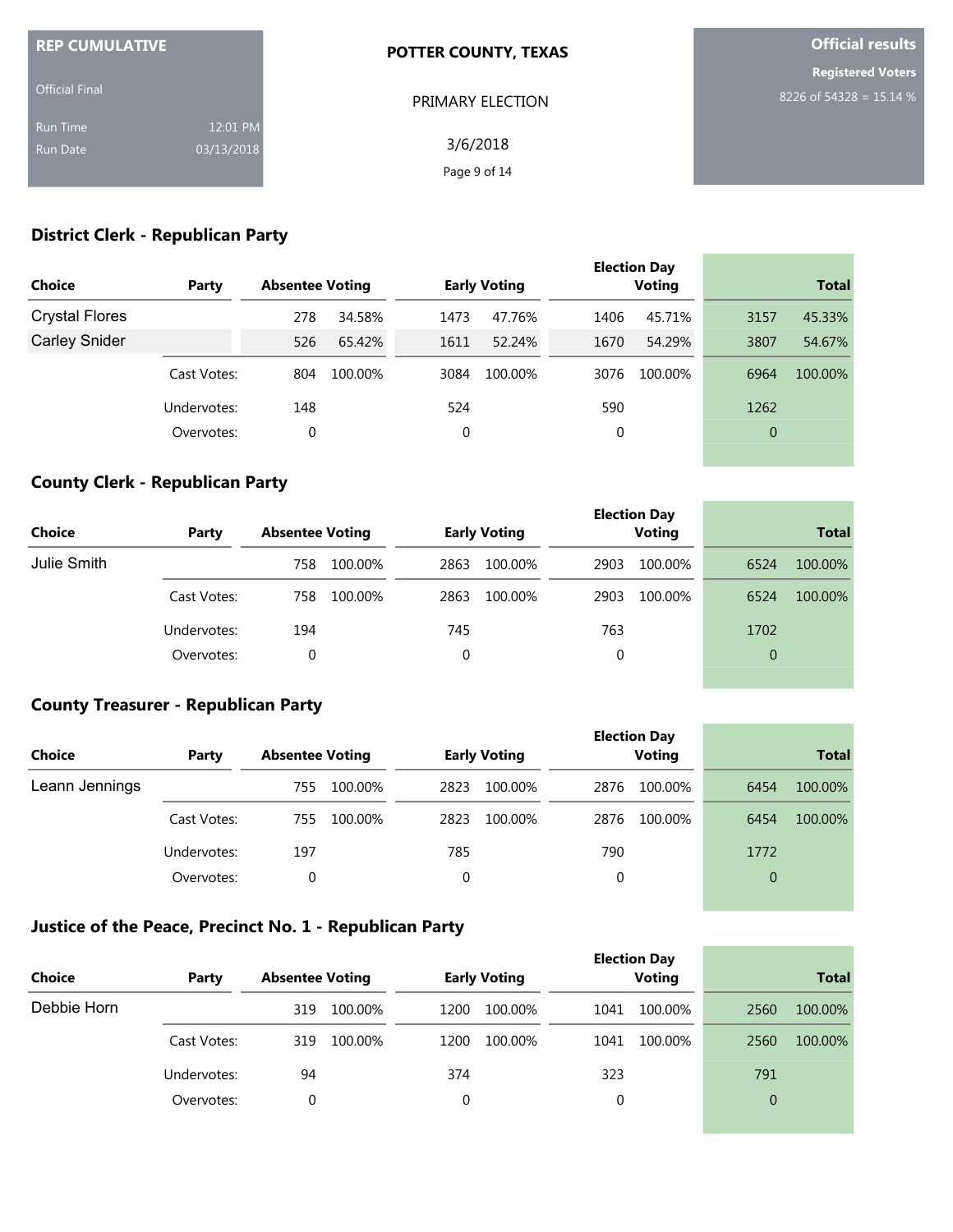| <b>REP CUMULATIVE</b> |            | <b>POTTER COUNTY, TEXAS</b> | <b>Official results</b>  |  |  |
|-----------------------|------------|-----------------------------|--------------------------|--|--|
|                       |            |                             | <b>Registered Voters</b> |  |  |
| <b>Official Final</b> |            | PRIMARY ELECTION            | 8226 of 54328 = 15.14 %  |  |  |
| <b>Run Time</b>       | 12:01 PM   |                             |                          |  |  |
| Run Date              | 03/13/2018 | 3/6/2018                    |                          |  |  |
|                       |            | Page 10 of 14               |                          |  |  |

### **Justice of the Peace, Precinct No. 2 - Republican Party**

| <b>Choice</b>         | Party       | <b>Absentee Voting</b> |         |     | <b>Early Voting</b> |     | <b>Election Day</b><br><b>Voting</b> |                | <b>Total</b> |
|-----------------------|-------------|------------------------|---------|-----|---------------------|-----|--------------------------------------|----------------|--------------|
| <b>Richard Herman</b> |             | 29                     | 34.52%  | 106 | 35.81%              | 105 | 42.17%                               | 240            | 38.16%       |
| <b>Robert Taylor</b>  |             | 55                     | 65.48%  | 190 | 64.19%              | 144 | 57.83%                               | 389            | 61.84%       |
|                       | Cast Votes: | 84                     | 100.00% | 296 | 100.00%             | 249 | 100.00%                              | 629            | 100.00%      |
|                       | Undervotes: | 12                     |         | 32  |                     | 33  |                                      | 77             |              |
|                       | Overvotes:  | 0                      |         | 0   |                     | 0   |                                      | $\overline{0}$ |              |
|                       |             |                        |         |     |                     |     |                                      |                |              |

### **Justice of the Peace, Precinct No. 3 - Republican Party**

| <b>Choice</b> | Party       | <b>Absentee Voting</b> |         |          | <b>Early Voting</b> |      | <b>Election Day</b><br><b>Voting</b> | <b>Total</b>   |         |
|---------------|-------------|------------------------|---------|----------|---------------------|------|--------------------------------------|----------------|---------|
|               |             |                        |         |          |                     |      |                                      |                |         |
| Gary Jackson  |             | 309                    | 100.00% | 1199     | 100.00%             | 1455 | 100.00%                              | 2963           | 100.00% |
|               | Cast Votes: | 309                    | 100.00% | 1199     | 100.00%             | 1455 | 100.00%                              | 2963           | 100.00% |
|               | Undervotes: | 80                     |         | 325      |                     | 369  |                                      | 774            |         |
|               | Overvotes:  |                        |         | $\Omega$ |                     | 0    |                                      | $\overline{0}$ |         |

### **County Chairman - Republican Party**

| <b>Choice</b>     | Party       | <b>Absentee Voting</b> |         |          | <b>Early Voting</b> |      | <b>Election Day</b><br><b>Voting</b> |      | <b>Total</b> |
|-------------------|-------------|------------------------|---------|----------|---------------------|------|--------------------------------------|------|--------------|
| <b>Bill Bandy</b> |             | 746                    | 100.00% | 2805     | 100.00%             | 2866 | 100.00%                              | 6417 | 100.00%      |
|                   | Cast Votes: | 746                    | 100.00% | 2805     | 100.00%             | 2866 | 100.00%                              | 6417 | 100.00%      |
|                   | Undervotes: | 206                    |         | 803      |                     | 800  |                                      | 1809 |              |
|                   | Overvotes:  |                        |         | $\Omega$ |                     | 0    |                                      | 0    |              |

and the control of the control of the

**College** 

### **Precinct Chairman, Precinct No. 125 - Republican Party**

| <b>Choice</b>             | Party       | <b>Absentee Voting</b> |         |     | <b>Early Voting</b> |     | <b>Election Day</b><br><b>Voting</b> |                | <b>Total</b> |
|---------------------------|-------------|------------------------|---------|-----|---------------------|-----|--------------------------------------|----------------|--------------|
| <b>Misty Gayle Walker</b> |             | 61                     | 70.11%  | 141 | 69.46%              | 144 | 68.57%                               | 346            | 69.20%       |
| David Martinez            |             | 26                     | 29.89%  | 62  | 30.54%              | 66  | 31.43%                               | 154            | 30.80%       |
|                           | Cast Votes: | 87                     | 100.00% | 203 | 100.00%             | 210 | 100.00%                              | 500            | 100.00%      |
|                           | Undervotes: | 26                     |         | 77  |                     | 57  |                                      | 160            |              |
|                           | Overvotes:  | $\mathbf 0$            |         | 0   |                     | 0   |                                      | $\overline{0}$ |              |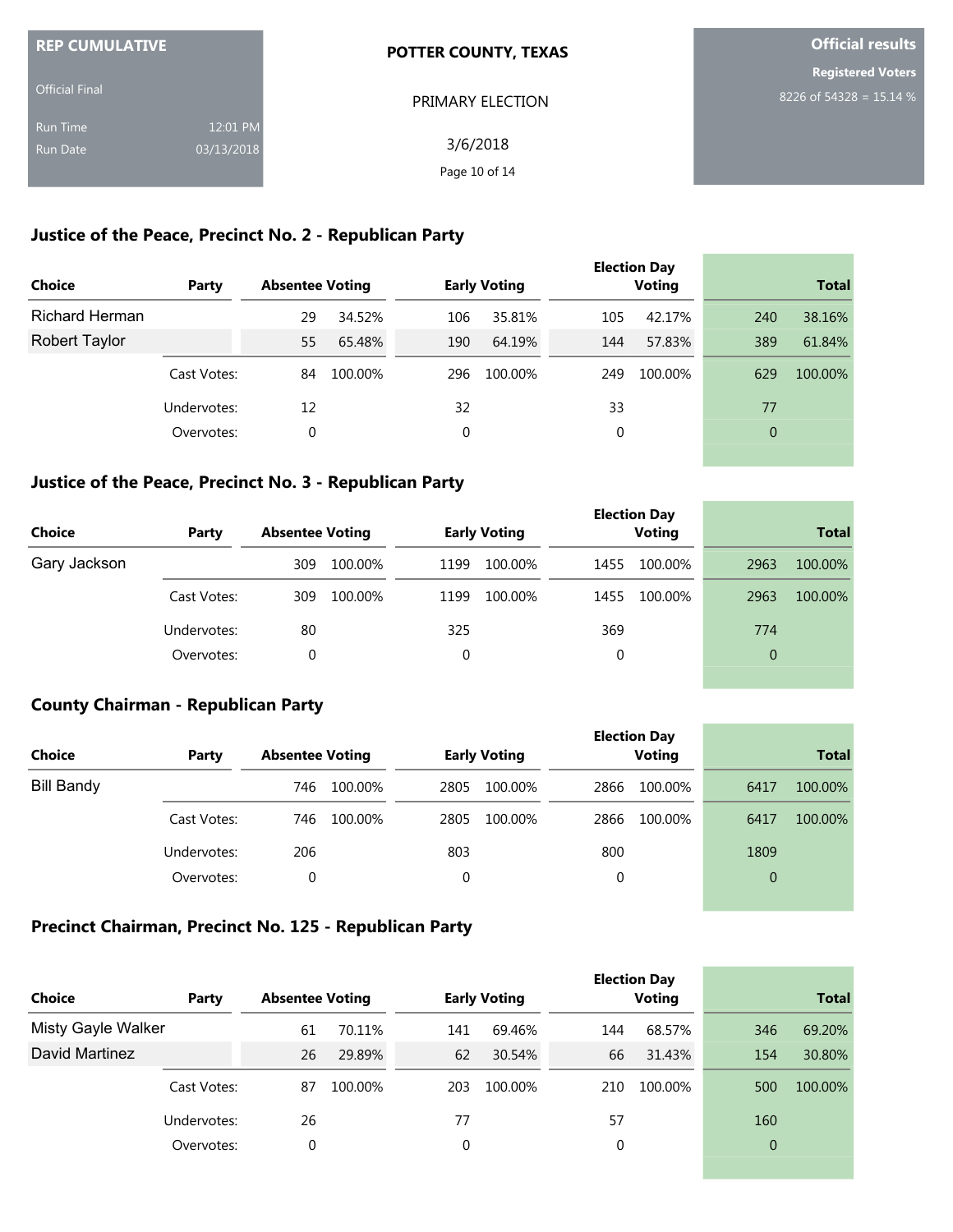| <b>REP CUMULATIVE</b> |            | <b>POTTER COUNTY, TEXAS</b> | <b>Official results</b>  |
|-----------------------|------------|-----------------------------|--------------------------|
|                       |            |                             | <b>Registered Voters</b> |
| <b>Official Final</b> |            | PRIMARY ELECTION            | 8226 of 54328 = 15.14 %  |
| <b>Run Time</b>       | 12:01 PM   |                             |                          |
| <b>Run Date</b>       | 03/13/2018 | 3/6/2018                    |                          |
|                       |            | Page 11 of 14               |                          |

# **Proposition #1 - Republican Party**

|               |             |                        |         |      |                     |             | <b>Election Day</b> |      | <b>Total</b> |
|---------------|-------------|------------------------|---------|------|---------------------|-------------|---------------------|------|--------------|
| <b>Choice</b> | Party       | <b>Absentee Voting</b> |         |      | <b>Early Voting</b> |             | <b>Voting</b>       |      |              |
| <b>YES</b>    |             | 493                    | 58.55%  | 1939 | 59.06%              | 1963        | 60.76%              | 4395 | 59.75%       |
| <b>NO</b>     |             | 349                    | 41.45%  | 1344 | 40.94%              | 1268        | 39.24%              | 2961 | 40.25%       |
|               | Cast Votes: | 842                    | 100.00% | 3283 | 100.00%             | 3231        | 100.00%             | 7356 | 100.00%      |
|               | Undervotes: | 105                    |         | 325  |                     | 435         |                     | 865  |              |
|               | Overvotes:  | 5                      |         | 0    |                     | $\mathbf 0$ |                     | 5    |              |
|               |             |                        |         |      |                     |             |                     |      |              |

### **Proposition #2 - Republican Party**

| <b>Choice</b><br>Party |             |     | <b>Absentee Voting</b> |      | <b>Early Voting</b> |             | <b>Election Day</b><br><b>Voting</b> | <b>Total</b> |         |
|------------------------|-------------|-----|------------------------|------|---------------------|-------------|--------------------------------------|--------------|---------|
| <b>YES</b>             |             | 843 | 93.25%                 | 3018 | 88.09%              | 3108        | 91.38%                               | 6969         | 90.14%  |
| <b>NO</b>              |             | 61  | 6.75%                  | 408  | 11.91%              | 293         | 8.62%                                | 762          | 9.86%   |
|                        | Cast Votes: | 904 | 100.00%                | 3426 | 100.00%             | 3401        | 100.00%                              | 7731         | 100.00% |
|                        | Undervotes: | 46  |                        | 182  |                     | 265         |                                      | 493          |         |
|                        | Overvotes:  | 2   |                        | 0    |                     | $\mathbf 0$ |                                      | 2            |         |
|                        |             |     |                        |      |                     |             |                                      |              |         |

and the control of the control of the

and the control of the control of the control of the control of the control of

### **Proposition #3 - Republican Party**

|               |             |     |                        |      |                     |      | <b>Election Day</b> |              |         |
|---------------|-------------|-----|------------------------|------|---------------------|------|---------------------|--------------|---------|
| <b>Choice</b> | Party       |     | <b>Absentee Voting</b> |      | <b>Early Voting</b> |      | <b>Voting</b>       | <b>Total</b> |         |
| <b>YES</b>    |             | 840 | 92.92%                 | 2781 | 82.18%              | 2797 | 83.94%              | 6418         | 84.23%  |
| <b>NO</b>     |             | 64  | 7.08%                  | 603  | 17.82%              | 535  | 16.06%              | 1202         | 15.77%  |
|               | Cast Votes: | 904 | 100.00%                | 3384 | 100.00%             | 3332 | 100.00%             | 7620         | 100.00% |
|               | Undervotes: | 47  |                        | 224  |                     | 334  |                     | 605          |         |
|               | Overvotes:  |     |                        | 0    |                     | 0    |                     |              |         |
|               |             |     |                        |      |                     |      |                     |              |         |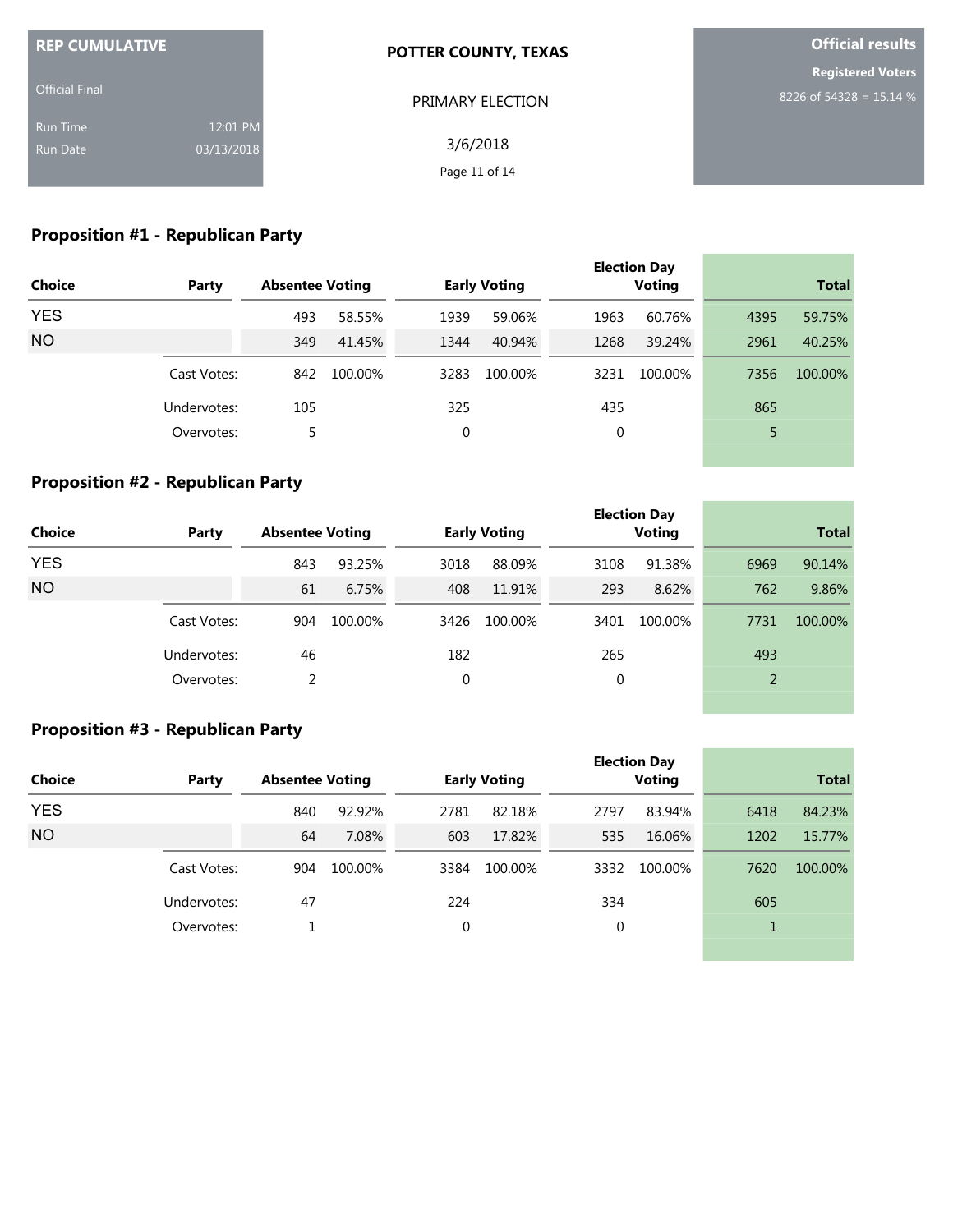| <b>REP CUMULATIVE</b> |            | <b>POTTER COUNTY, TEXAS</b> | <b>Official results</b>  |
|-----------------------|------------|-----------------------------|--------------------------|
|                       |            |                             | <b>Registered Voters</b> |
| <b>Official Final</b> |            | PRIMARY ELECTION            | 8226 of 54328 = 15.14 %  |
| <b>Run Time</b>       | 12:01 PM   |                             |                          |
| <b>Run Date</b>       | 03/13/2018 | 3/6/2018                    |                          |
|                       |            | Page 12 of 14               |                          |

# **Proposition #4 - Republican Party**

| <b>Choice</b> | Party       | <b>Absentee Voting</b> |         | <b>Early Voting</b> |         |             | <b>Election Day</b><br><b>Voting</b> |                | <b>Total</b> |
|---------------|-------------|------------------------|---------|---------------------|---------|-------------|--------------------------------------|----------------|--------------|
| <b>YES</b>    |             | 842                    | 93.24%  | 3005                | 88.28%  | 2983        | 87.99%                               | 6830           | 88.74%       |
| <b>NO</b>     |             | 61                     | 6.76%   | 399                 | 11.72%  | 407         | 12.01%                               | 867            | 11.26%       |
|               | Cast Votes: | 903                    | 100.00% | 3404                | 100.00% | 3390        | 100.00%                              | 7697           | 100.00%      |
|               | Undervotes: | 49                     |         | 204                 |         | 276         |                                      | 529            |              |
|               | Overvotes:  | 0                      |         | 0                   |         | $\mathbf 0$ |                                      | $\overline{0}$ |              |
|               |             |                        |         |                     |         |             |                                      |                |              |

### **Proposition #5 - Republican Party**

| <b>Choice</b> | Party       | <b>Absentee Voting</b> |         |      | <b>Early Voting</b> |      | <b>Election Day</b><br><b>Voting</b> | <b>Total</b> |         |  |
|---------------|-------------|------------------------|---------|------|---------------------|------|--------------------------------------|--------------|---------|--|
| <b>YES</b>    |             | 720                    | 80.18%  | 2468 | 72.10%              | 2651 | 78.27%                               | 5839         | 75.75%  |  |
| <b>NO</b>     |             | 178                    | 19.82%  | 955  | 27.90%              | 736  | 21.73%                               | 1869         | 24.25%  |  |
|               | Cast Votes: | 898                    | 100.00% | 3423 | 100.00%             | 3387 | 100.00%                              | 7708         | 100.00% |  |
|               | Undervotes: | 51                     |         | 185  |                     | 279  |                                      | 515          |         |  |
|               | Overvotes:  | 3                      |         | 0    |                     | 0    |                                      | 3            |         |  |
|               |             |                        |         |      |                     |      |                                      |              |         |  |

and the control of the control of the

and the control of the control of the control of

### **Proposition #6 - Republican Party**

|               |             |                        |         |                     |         |      | <b>Election Day</b> |                |              |
|---------------|-------------|------------------------|---------|---------------------|---------|------|---------------------|----------------|--------------|
| <b>Choice</b> | Party       | <b>Absentee Voting</b> |         | <b>Early Voting</b> |         |      | <b>Voting</b>       |                | <b>Total</b> |
| <b>YES</b>    |             | 892                    | 97.59%  | 3052                | 88.36%  | 3169 | 92.47%              | 7113           | 91.25%       |
| <b>NO</b>     |             | 22                     | 2.41%   | 402                 | 11.64%  | 258  | 7.53%               | 682            | 8.75%        |
|               | Cast Votes: | 914                    | 100.00% | 3454                | 100.00% | 3427 | 100.00%             | 7795           | 100.00%      |
|               | Undervotes: | 38                     |         | 154                 |         | 239  |                     | 431            |              |
|               | Overvotes:  | 0                      |         | 0                   |         | 0    |                     | $\overline{0}$ |              |
|               |             |                        |         |                     |         |      |                     |                |              |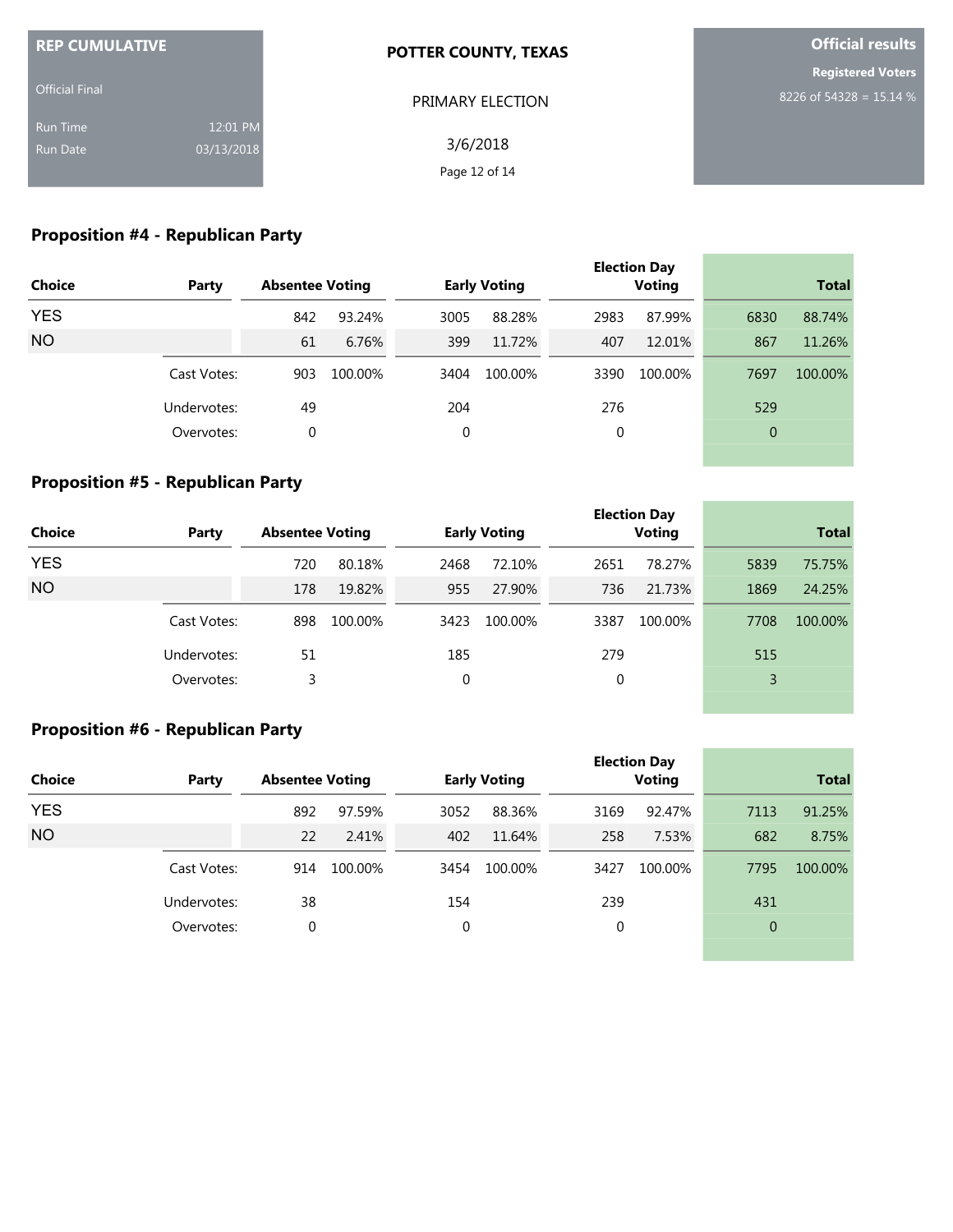| <b>REP CUMULATIVE</b> |            | <b>POTTER COUNTY, TEXAS</b> | <b>Official results</b>  |  |  |
|-----------------------|------------|-----------------------------|--------------------------|--|--|
|                       |            |                             | <b>Registered Voters</b> |  |  |
| <b>Official Final</b> |            | PRIMARY ELECTION            | 8226 of 54328 = 15.14 %  |  |  |
| <b>Run Time</b>       | 12:01 PM   |                             |                          |  |  |
| <b>Run Date</b>       | 03/13/2018 | 3/6/2018                    |                          |  |  |
|                       |            | Page 13 of 14               |                          |  |  |

# **Proposition #7 - Republican Party**

|               |             |     |                        |      |                     |      | <b>Election Day</b> |              |         |
|---------------|-------------|-----|------------------------|------|---------------------|------|---------------------|--------------|---------|
| <b>Choice</b> | Party       |     | <b>Absentee Voting</b> |      | <b>Early Voting</b> |      | <b>Voting</b>       | <b>Total</b> |         |
| <b>YES</b>    |             | 682 | 75.69%                 | 2253 | 66.42%              | 2501 | 73.56%              | 5436         | 70.66%  |
| <b>NO</b>     |             | 219 | 24.31%                 | 1139 | 33.58%              | 899  | 26.44%              | 2257         | 29.34%  |
|               | Cast Votes: | 901 | 100.00%                | 3392 | 100.00%             | 3400 | 100.00%             | 7693         | 100.00% |
|               | Undervotes: | 50  |                        | 216  |                     | 266  |                     | 532          |         |
|               | Overvotes:  |     |                        | 0    |                     | 0    |                     | 1            |         |
|               |             |     |                        |      |                     |      |                     |              |         |

### **Proposition #8 - Republican Party**

| <b>Choice</b> | Party       | <b>Absentee Voting</b> |         | <b>Early Voting</b> |         |             | <b>Election Day</b><br><b>Voting</b> | <b>Total</b> |         |
|---------------|-------------|------------------------|---------|---------------------|---------|-------------|--------------------------------------|--------------|---------|
| <b>YES</b>    |             | 894                    | 97.28%  | 3241                | 93.13%  | 3275        | 94.38%                               | 7410         | 94.17%  |
| <b>NO</b>     |             | 25                     | 2.72%   | 239                 | 6.87%   | 195         | 5.62%                                | 459          | 5.83%   |
|               | Cast Votes: | 919                    | 100.00% | 3480                | 100.00% | 3470        | 100.00%                              | 7869         | 100.00% |
|               | Undervotes: | 33                     |         | 128                 |         | 196         |                                      | 357          |         |
|               | Overvotes:  | $\mathbf{0}$           |         | $\mathbf 0$         |         | $\mathbf 0$ |                                      | $\theta$     |         |
|               |             |                        |         |                     |         |             |                                      |              |         |

the control of the control of the control of

and the control of the control of the control of

٠

### **Proposition #9 - Republican Party**

|               |             |                        |         |                     |         |      | <b>Election Day</b> |                |         |
|---------------|-------------|------------------------|---------|---------------------|---------|------|---------------------|----------------|---------|
| <b>Choice</b> | Party       | <b>Absentee Voting</b> |         | <b>Early Voting</b> |         |      | Voting              | <b>Total</b>   |         |
| <b>YES</b>    |             | 804                    | 89.73%  | 2859                | 82.94%  | 3016 | 87.96%              | 6679           | 85.94%  |
| <b>NO</b>     |             | 92                     | 10.27%  | 588                 | 17.06%  | 413  | 12.04%              | 1093           | 14.06%  |
|               | Cast Votes: | 896                    | 100.00% | 3447                | 100.00% | 3429 | 100.00%             | 7772           | 100.00% |
|               | Undervotes: | 56                     |         | 161                 |         | 237  |                     | 454            |         |
|               | Overvotes:  | 0                      |         | 0                   |         | 0    |                     | $\overline{0}$ |         |
|               |             |                        |         |                     |         |      |                     |                |         |